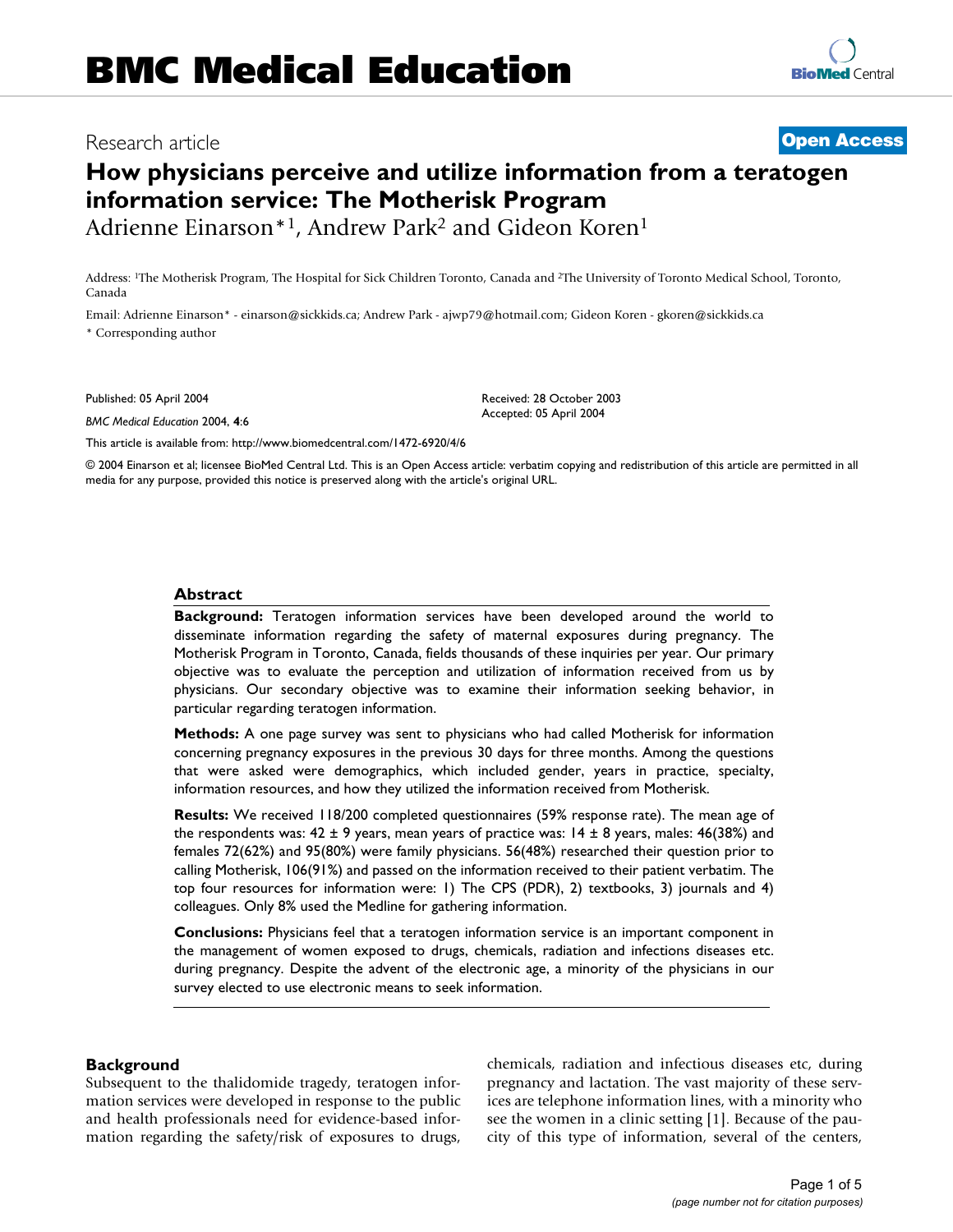often in collaboration with other services around the world, also began to carry out outcome studies on the safety/risk of various exposures, which have been and continue to be published in peer reviewed journals. Over the years as a group, they have also sought ways of improving how this research is carried out [2]. This collaborative research has added substantially to the evidence based information, culminating over the years in a relatively large body of research in this field, which in turn can be transferred to the women and their health care providers [3-12].

The Motherisk Program is a teratogen information service that has been operating at The Hospital for Sick Children in Toronto, Canada since 1985. Over the years there has been a steady increase in the number of calls to our service per year, with 31,000 in 2002. Adding to this number of documented calls, there are approximately 12,000 callers per year who listen to our recorded information and do not patch through to a counselor, thus bringing up the overall total number of calls the service receives to approximately 43,000 calls per year. We also see between 450– 500 women per year in our clinic, where a letter is sent to her attending physician following her visit, documenting the evidence based information that was given to her regarding her exposure and any other reproductive risks.

Approximately 3000 of the telephone calls a year are directly from physicians. However, 90% of all the callers have been referred to our line by their physicians, as our service is very well known in Toronto and surrounding areas, as well as a substantial number of calls from the rest of Canada and the US. We have heard from many of our callers that it is standard practice during a pregnant women's first visit to her physician after confirmation of pregnancy, to be given Motherisk's phone number in case she has any questions regarding exposures during pregnancy.

The physicians who call us, have told us that they had heard about us mostly from word of mouth from their colleagues or quite frequently from having read the reviews which are published monthly in The Canadian Family Physician journal as "The Motherisk Update". These reviews evolve from actual questions asked by physicians using our fax service. Recently we published a history of our questions and answers and found that the most common questions physicians ask are in order of frequency: 1) antidepressants, 2) anti-epileptics, 3) antihistamines [13]. The physicians that call us on the telephone do not receive written information as time constraints do not allow, however if they request documentation, they are referred to our fax service. Most appear to be satisfied with the information they receive over the telephone, because it is rare that there is a request for written information following a telephone call.

There is a relative lack of published research in the literature examining physicians information seeking behavior in general and in particular reproductive toxicology. Studies carried out in the US, Canada, Norway, Australia and Switzerland, found that little had changed in physician information seeking behavior over the years despite the increased access to medical information. In all studied countries, use of electronic means to seek information was low and most physicians relied heavily on word of mouth from their colleagues, their own experience, drug product monographs, textbooks and journals [14-18].

Over the years we have delivered information to thousands of physicians via the telephone, but have never followed up to assess how they perceive the information received, or in turn how they use this information to counsel their pregnant patients. Our objectives were to assess utilization of information received, as well as information seeking behavior, in particular teratogen information.

# **Methods**

The Motherisk Program has been participating in a course for medical students for the past ten years, run by the University of Toronto Medical School entitled "Determinants of Health in the Community" which aims to teach 2nd year medical students about the inter-relationships between health issues and social determinants of health, which involves working with community agencies. The 2002– 2003 student, developed a one page questionnaire, (see additional file 1) which was faxed to the physicians. The form consisted of 12 questions which could be filled out in less than 5 minutes following pilot testing. The first 6 questions dealt with demographics, such as age, gender, speciality, length of practice and numbers of pregnant women seen each year. The next 3 questions asked about information seeking behaviour. We listed eight resources to choose from: medline (PUBMED), colleagues, drug companies, textbooks, peer reviewed journals, media, Compendium of Pharmaceuticals and Specialties (CPS), which is the Canadian equivalent to the Physicians Desk Reference (PDI) in the USA and patients. They were then asked to rank in order their most frequently used resources. The latter part of the questionnaire asked several questions pertaining to the information that was received from Motherisk and how it was perceived by them in terms of clinical importance. At the end of the questionnaire, two lines were left empty and in this space participants were invited to make any additional comments. We chose to use a convenience sample of physicians who had called Motherisk requesting information in December 2002, January and February 2003. They were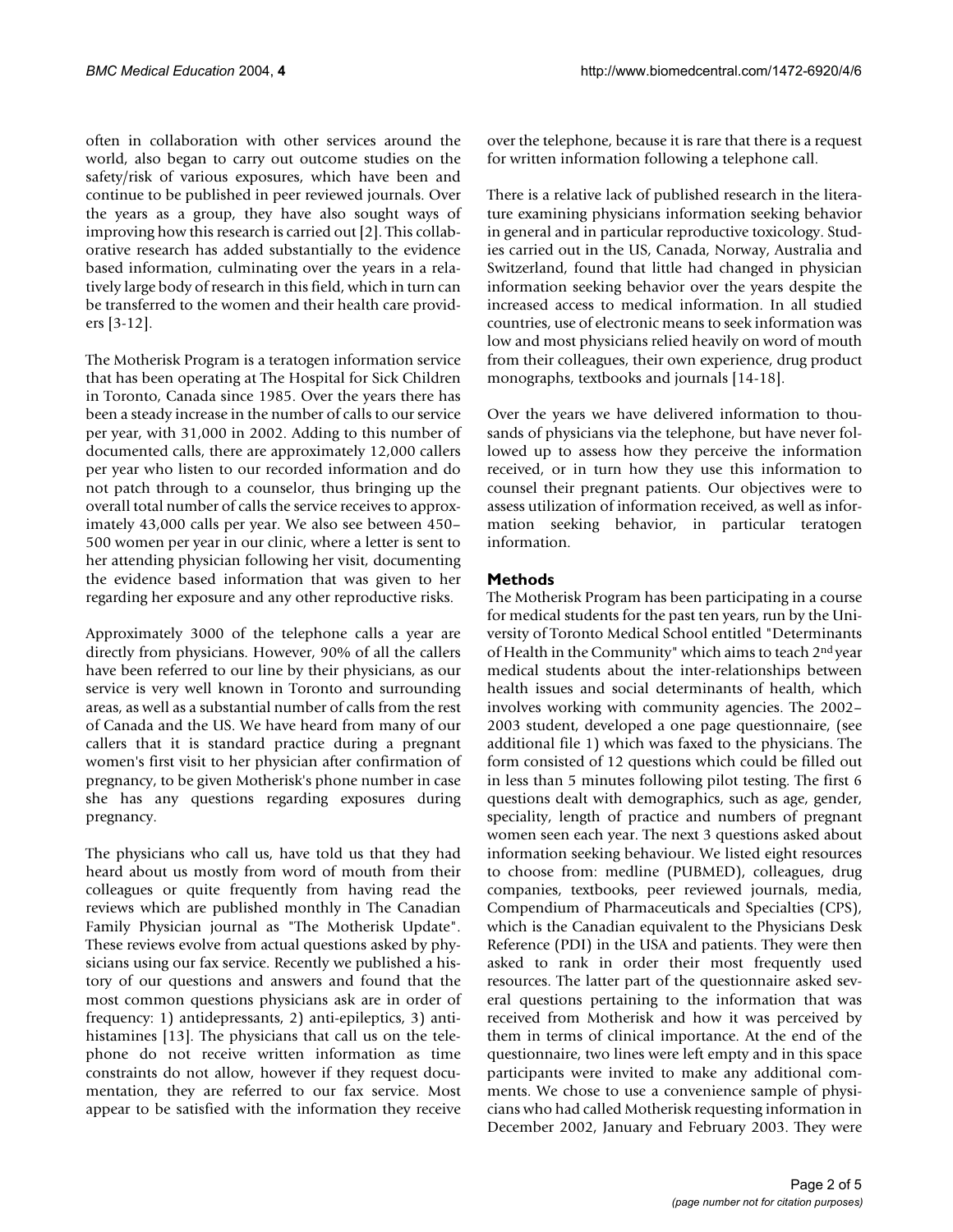faxed the questionnaire within 1–2 weeks after their telephone call to Motherisk. To improve the response rate, the physician was sent a reminder fax 1 week after the first one.

Descriptive statistics in numbers and percentages were used to describe results.

# **Results**

200 questionnaires were sent out to physicians who had called the program over a three month period and 118 were returned, with a response rate of 59%. They originated from all over Canada, with 46 from Toronto and surrounding areas, 38 from other parts of Ontario and the remaining 34 distributed throughout the rest of the country from all provinces. The demographics of the physicians are described in (Table [1\)](#page-2-0). Most of the respondents (91%) passed on the information to their patients verbatim, despite the fact that almost half had researched the question prior to calling Motherisk. 12 of the respondents reported that they suggested a lower dose of the drug they prescribed to their pregnant patients and most of them reported the information they received was not different than they had expected. The top four sources for information were 1) The CPS, (PDR), 2) textbooks, 3) journals, 4) colleagues. (Table [2\)](#page-2-1) Only 8% described the medline as being their number one source of information.

### <span id="page-2-0"></span>**Table 1: Demographics of respondents N = 118**

| Age: mean $\pm$ SD               | $42 \pm 9$ years              |
|----------------------------------|-------------------------------|
| Gender                           | female = $62\%$ male = $38\%$ |
| Specialty                        | family physicians $= 80\%$    |
|                                  | $OBS/Gy$ necology = 9%        |
|                                  | other 11%                     |
| Years of practice: mean $\pm$ SD | $14 \pm 9$ years              |
|                                  |                               |

<span id="page-2-1"></span>**Table 2: Perception and utilization of information N= 118**

| <b>Ouestion</b>                               | %   |
|-----------------------------------------------|-----|
| Research prior to calling Motherisk           | 48  |
| Was information sufficient                    | 100 |
| Was information passed on verbatim to patient | 91  |
| Was information different than expected       | 6   |
| Did you lower dose of drug                    | 10  |

Most of the physicians (89%) made comments at the bottom of the questionnaire, saying the services of Motherisk was very valuable to them and how they routinely pass on the telephone number to their patients. Several mentioned that the information from Motherisk is documented in the patient's chart as "information given to patient as per Motherisk".

# **Discussion**

To our knowledge, this is the first study of its kind to evaluate physicians perceptions and utilization of information received from a teratogen information service.

There were several interesting findings. Half of the respondents described researching their question first and almost all described the information not different than they expected. These findings lead us to believe that this group of physicians are perhaps not necessarily calling Motherisk for new information, but rather for reassurance. This confirms the findings of a study published where the authors found that physicians consult on average at least 3 sources before adopting a practice [19].

The finding of the 10% who advised their patient to lower the dosage of the drug, reflect a trend to lower drug dosage, often to ineffective levels during pregnancy, which we have found in other studies we carried out regarding antidepressant use during pregnancy. We never advise physicians to lower the dosage of a particular drug, we have found that they counsel their patients due to fears of teratogenicity and feel if the dose is reduced this may lower the teratogenic risk [20,21].

The findings regarding physicians information seeking behavior, also confirmed the results in other studies examining such behavior. Previous researchers found that while more than 90% of physicians owned a computer, less than 10% were using them to access Medline [14-18]. We were aware that physicians were not using this service, because often women who call us will tell us that they called their physician prior to contacting Motherisk and was told that there was no information on the safety of a particular drug in pregnancy. Later the counselor would find a published study on the Medline and we would have to assume that the physician did not attempt to look up the information.

It was also interesting to note that far more female physicians called us than males; 62% versus 38%. It is difficult to explain why this was so, one of the reasons (we have been told this by our callers), could be that more women today choose a physician that is female, so consequently more females would be the attending physician when a woman becomes pregnant.

There are several limitations to this study, mainly the sample size is small and our response rate was not extremely high (59%). It could be that the physicians who did not return the questionnaire or who do not call Motherisk for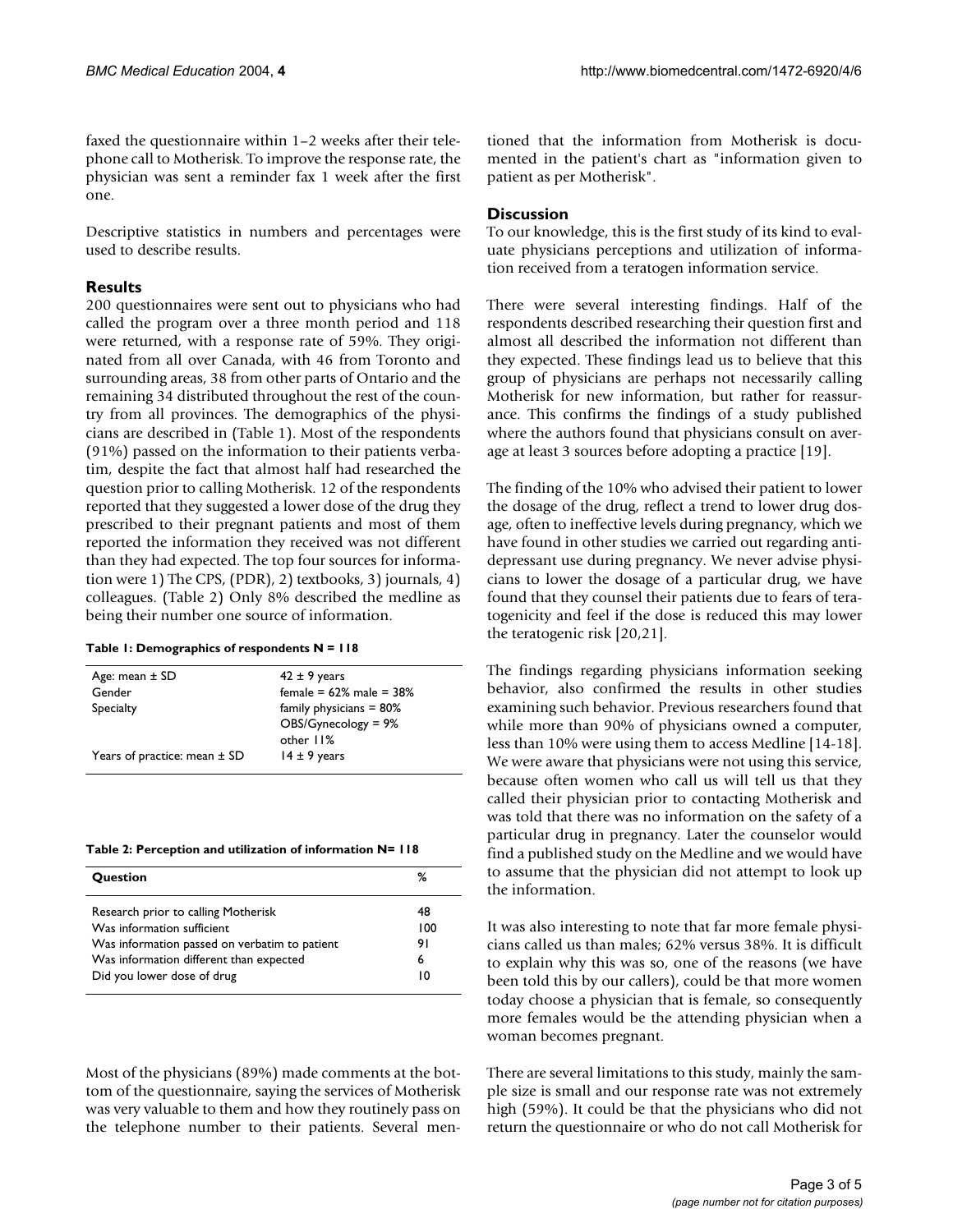#### **Table 3: Information seeking behavior N= 84\***

| Rank order of resources (top four) | ℅  |
|------------------------------------|----|
| I. CPS(US/PDI)                     | 23 |
| 2. Peer reviewed journals          | つつ |
| 3. Textbooks                       | 16 |
| 4. Colleagues                      | 10 |

\* not all the physicians completed this section as requested

information may be very different from the respondents. They may be the ones who are consulting electronic means for information and feel comfortable with the information they have in counseling pregnant women on exposures in pregnancy. Another limitation, is that this survey was completed by physicians who were inquiring about teratogen information and the results may not be applicable to physician information seeking behaviors in general.

In summary, the results of our survey furnished us with information that allows us to better understand how physicians perceive this type of service and how they transfer the information to their pregnant patients. It was reassuring to know that physicians respect and trust the data that is given to them by a teratogen information service, which was evidenced by most of them passing on the information verbatim to their pregnant patients.

### **Competing interests**

None declared.

### **Authors' contributions**

AE conceived, designed the study and wrote the manuscript. AP participated in the design and carrying out of the study. GK participated in the design and writing of the manuscript. All authors have read and approved of the final manuscript.

# **Additional material**

# **Additional File 1**

Click here for file [\[http://www.biomedcentral.com/content/supplementary/1472-](http://www.biomedcentral.com/content/supplementary/1472-6920-4-6-S1.doc) 6920-4-6-S1.doc]

### **References**

- Leen-Mitchell M, Martinez L, Gallegos S, Robertson J, Carey JC: [Mini](http://www.ncbi.nlm.nih.gov/entrez/query.fcgi?cmd=Retrieve&db=PubMed&dopt=Abstract&list_uids=10.1002/(SICI)1096-9926(200004)61:4<314::AID-TERA11>3.0.CO;2-7)**[review: A history of organized teratology information serv](http://www.ncbi.nlm.nih.gov/entrez/query.fcgi?cmd=Retrieve&db=PubMed&dopt=Abstract&list_uids=10.1002/(SICI)1096-9926(200004)61:4<314::AID-TERA11>3.0.CO;2-7)[ices in North America](http://www.ncbi.nlm.nih.gov/entrez/query.fcgi?cmd=Retrieve&db=PubMed&dopt=Abstract&list_uids=10.1002/(SICI)1096-9926(200004)61:4<314::AID-TERA11>3.0.CO;2-7)[.](http://www.ncbi.nlm.nih.gov/entrez/query.fcgi?cmd=Retrieve&db=PubMed&dopt=Abstract&list_uids=10716751)** *Teratology* 2000, **61(4):**314-7.
- 2. Chambers CD, Braddock SR, Briggs GG, Einarson A, Johnson YR, Miller RK, Polifka JE, Robinson LK, Stepanuk K, Lyons Jones K: **[Post-](http://www.ncbi.nlm.nih.gov/entrez/query.fcgi?cmd=Retrieve&db=PubMed&dopt=Abstract&list_uids=10.1002/tera.1071)**

**[marketing surveillance for human teratogenicity: a model](http://www.ncbi.nlm.nih.gov/entrez/query.fcgi?cmd=Retrieve&db=PubMed&dopt=Abstract&list_uids=10.1002/tera.1071) [approach](http://www.ncbi.nlm.nih.gov/entrez/query.fcgi?cmd=Retrieve&db=PubMed&dopt=Abstract&list_uids=10.1002/tera.1071)[.](http://www.ncbi.nlm.nih.gov/entrez/query.fcgi?cmd=Retrieve&db=PubMed&dopt=Abstract&list_uids=11745831)** *Teratology* 2001, **64(5):**252-61.

- 3. Einarson A, Shuhaiber S, Koren G: **[Effects of antibacterials on the](http://www.ncbi.nlm.nih.gov/entrez/query.fcgi?cmd=Retrieve&db=PubMed&dopt=Abstract&list_uids=11735666) [unborn child: what is known and how should this influence](http://www.ncbi.nlm.nih.gov/entrez/query.fcgi?cmd=Retrieve&db=PubMed&dopt=Abstract&list_uids=11735666) [prescribing.](http://www.ncbi.nlm.nih.gov/entrez/query.fcgi?cmd=Retrieve&db=PubMed&dopt=Abstract&list_uids=11735666)** *Paediatr Drugs* 2001, **3(11):**803-16.
- 4. Jones KL, Johnson KA, Dick LM, Felix RJ, Kao KK, Chambers CD: **[Pregnancy outcomes after first trimester exposure to](http://www.ncbi.nlm.nih.gov/entrez/query.fcgi?cmd=Retrieve&db=PubMed&dopt=Abstract&list_uids=11877776) [phentermine/fenfluramine.](http://www.ncbi.nlm.nih.gov/entrez/query.fcgi?cmd=Retrieve&db=PubMed&dopt=Abstract&list_uids=11877776)** *Teratology* 2002, **65(3):**125-30.
- Loebstein R, Addis A, Ho E, Andreou R, Sage S, Donnenfeld AE, Schick B, Bonati M, Moretti M, Lalkin A, Pastuszak A, Koren G: **[Preg](http://www.ncbi.nlm.nih.gov/entrez/query.fcgi?cmd=Retrieve&db=PubMed&dopt=Abstract&list_uids=9624471)[nancy outcomefollowing gestational exposure to fluoroqui](http://www.ncbi.nlm.nih.gov/entrez/query.fcgi?cmd=Retrieve&db=PubMed&dopt=Abstract&list_uids=9624471)nolones: a multicenter, prospective controlled study.** *Antimicrob Agents Chemother* 1998, **42(6):**1336-9.
- 6. Kulin NA, Pastuszak A, Sage SR, Schick-Boschetto B, Spivey G, Feldkamp M, Ormond K, Matsui D, Stein-Schechman AK, Cook L, Brochu J, Rieder M, Koren G: **[Pregnancy outcome following maternal](http://www.ncbi.nlm.nih.gov/entrez/query.fcgi?cmd=Retrieve&db=PubMed&dopt=Abstract&list_uids=10.1001/jama.279.8.609) [use of the new selective serotonin reuptake inhibitors: a pro](http://www.ncbi.nlm.nih.gov/entrez/query.fcgi?cmd=Retrieve&db=PubMed&dopt=Abstract&list_uids=10.1001/jama.279.8.609)[spective controlled multicenter study](http://www.ncbi.nlm.nih.gov/entrez/query.fcgi?cmd=Retrieve&db=PubMed&dopt=Abstract&list_uids=10.1001/jama.279.8.609)[.](http://www.ncbi.nlm.nih.gov/entrez/query.fcgi?cmd=Retrieve&db=PubMed&dopt=Abstract&list_uids=9486756)** *JAMA* 1998, **279(8):**609-10.
- 7. Einarson A, Fatoye B, Sarkar M, Lavigne SV, Brochu J Chambers C, Mastroiacovo P, Mastroiacovo P, Addis A, Matsui D, Schuler L, Einarson TR, Koren G: **[Pregnancy outcome following gestational](http://www.ncbi.nlm.nih.gov/entrez/query.fcgi?cmd=Retrieve&db=PubMed&dopt=Abstract&list_uids=10.1176/appi.ajp.158.10.1728) [exposure to venlafaxine: a multicenter prospective control](http://www.ncbi.nlm.nih.gov/entrez/query.fcgi?cmd=Retrieve&db=PubMed&dopt=Abstract&list_uids=10.1176/appi.ajp.158.10.1728)[led study](http://www.ncbi.nlm.nih.gov/entrez/query.fcgi?cmd=Retrieve&db=PubMed&dopt=Abstract&list_uids=10.1176/appi.ajp.158.10.1728)[.](http://www.ncbi.nlm.nih.gov/entrez/query.fcgi?cmd=Retrieve&db=PubMed&dopt=Abstract&list_uids=11579012)** *Am J Psychiatry* 2001, **158(10):**1728-30.
- 8. Bailey B, Addis A, Lee A, Sanghvi K, Mastroiacovo P, Mazzone T, Bonati M, Paolini C, Garbis H, Val T, De Souza CF, Matsui D, Schechtman AS, Conover B, Lau M, Koren G: **[Cisapride use during human](http://www.ncbi.nlm.nih.gov/entrez/query.fcgi?cmd=Retrieve&db=PubMed&dopt=Abstract&list_uids=10.1023/A:1018898707449) [pregnancy: a prospective, controlled multicenter study](http://www.ncbi.nlm.nih.gov/entrez/query.fcgi?cmd=Retrieve&db=PubMed&dopt=Abstract&list_uids=10.1023/A:1018898707449)[.](http://www.ncbi.nlm.nih.gov/entrez/query.fcgi?cmd=Retrieve&db=PubMed&dopt=Abstract&list_uids=9331146)** *Dig Dis Sci* 1997, **42(9):**1848-52.
- 9. Magee LA, Schick B, Donnenfeld AE, Sage SR, Conover B, Cook L, McElhatton PR, Schmidt MA, Koren G: **[The safety of calcium](http://www.ncbi.nlm.nih.gov/entrez/query.fcgi?cmd=Retrieve&db=PubMed&dopt=Abstract&list_uids=8633650) [channel blockers in human pregnancy: a prospective, multi](http://www.ncbi.nlm.nih.gov/entrez/query.fcgi?cmd=Retrieve&db=PubMed&dopt=Abstract&list_uids=8633650)[center cohort study.](http://www.ncbi.nlm.nih.gov/entrez/query.fcgi?cmd=Retrieve&db=PubMed&dopt=Abstract&list_uids=8633650)** *Am J Obstet Gynecol* 1996, **174(3):**823-8.
- 10. Koren G, Pastuszak A, Ito S: **[Drugs in pregnancy](http://www.ncbi.nlm.nih.gov/entrez/query.fcgi?cmd=Retrieve&db=PubMed&dopt=Abstract&list_uids=10.1056/NEJM199804163381607)[.](http://www.ncbi.nlm.nih.gov/entrez/query.fcgi?cmd=Retrieve&db=PubMed&dopt=Abstract&list_uids=9545362)** *N Engl J Med* 1998, **338(16):**1128-37.
- 11. Shuhaiber S, Einarson A, Radde IC, Sarkar M, Koren G: **[A prospec](http://www.ncbi.nlm.nih.gov/entrez/query.fcgi?cmd=Retrieve&db=PubMed&dopt=Abstract&list_uids=12608624)[tive-controlled study of pregnant veterinary staff exposed to](http://www.ncbi.nlm.nih.gov/entrez/query.fcgi?cmd=Retrieve&db=PubMed&dopt=Abstract&list_uids=12608624) [inhaled anesthetics and x- rays.](http://www.ncbi.nlm.nih.gov/entrez/query.fcgi?cmd=Retrieve&db=PubMed&dopt=Abstract&list_uids=12608624)** *Int J Occup Med Environ Health* 2002, **15(4):**363-73.
- 12. Pastuszak AL, Levy M, Schick B, Zuber C, Feldkamp M, Gladstone J, Bar-Levy F, Jackson E, Donnenfeld A, Meschino W *et al.*: **[Outcome](http://www.ncbi.nlm.nih.gov/entrez/query.fcgi?cmd=Retrieve&db=PubMed&dopt=Abstract&list_uids=10.1056/NEJM199403313301305) [after maternal varicella infection in the first 20 weeks of](http://www.ncbi.nlm.nih.gov/entrez/query.fcgi?cmd=Retrieve&db=PubMed&dopt=Abstract&list_uids=10.1056/NEJM199403313301305) [pregnancy](http://www.ncbi.nlm.nih.gov/entrez/query.fcgi?cmd=Retrieve&db=PubMed&dopt=Abstract&list_uids=10.1056/NEJM199403313301305)[.](http://www.ncbi.nlm.nih.gov/entrez/query.fcgi?cmd=Retrieve&db=PubMed&dopt=Abstract&list_uids=8114861)** *N Engl J Med* 1994, **330(13):**901-905.
- 13. Einarson A, Portnoi G, Koren G: **[Update on motherisk updates.](http://www.ncbi.nlm.nih.gov/entrez/query.fcgi?cmd=Retrieve&db=PubMed&dopt=Abstract&list_uids=12228958) [Seven years of questions and answers.](http://www.ncbi.nlm.nih.gov/entrez/query.fcgi?cmd=Retrieve&db=PubMed&dopt=Abstract&list_uids=12228958)** *Can Fam Physician* 2002, **48:**1301-4.
- 14. Gorman P: **[Information needs in primary care: a survey of](http://www.ncbi.nlm.nih.gov/entrez/query.fcgi?cmd=Retrieve&db=PubMed&dopt=Abstract&list_uids=11604759) [rural and non rural primary care physicians.](http://www.ncbi.nlm.nih.gov/entrez/query.fcgi?cmd=Retrieve&db=PubMed&dopt=Abstract&list_uids=11604759)** *Medinfo* 2001, **10(Pt 1):**338-42.
- 15. Grimshaw JM, Eccles MP, Walker AE, Thomas RE: **[Changing physi](http://www.ncbi.nlm.nih.gov/entrez/query.fcgi?cmd=Retrieve&db=PubMed&dopt=Abstract&list_uids=12613059)[cians'behavior: what works and thoughts on getting more](http://www.ncbi.nlm.nih.gov/entrez/query.fcgi?cmd=Retrieve&db=PubMed&dopt=Abstract&list_uids=12613059) [things to work.](http://www.ncbi.nlm.nih.gov/entrez/query.fcgi?cmd=Retrieve&db=PubMed&dopt=Abstract&list_uids=12613059)** *J Contin Educ Health Prof* 2002, **22(4):**237-43.
- 16. Forsetlund L, Talseth KO, Bradley P, Nordheim L, Bjorndal A: **[Many](http://www.ncbi.nlm.nih.gov/entrez/query.fcgi?cmd=Retrieve&db=PubMed&dopt=Abstract&list_uids=10.1177/0193841X02250528) aslip between cup and lip. Process evaluation of a program [to promote and support evidence-based public health](http://www.ncbi.nlm.nih.gov/entrez/query.fcgi?cmd=Retrieve&db=PubMed&dopt=Abstract&list_uids=10.1177/0193841X02250528) [practice](http://www.ncbi.nlm.nih.gov/entrez/query.fcgi?cmd=Retrieve&db=PubMed&dopt=Abstract&list_uids=10.1177/0193841X02250528)[.](http://www.ncbi.nlm.nih.gov/entrez/query.fcgi?cmd=Retrieve&db=PubMed&dopt=Abstract&list_uids=12703342)** *Eval Rev* 2003, **27(2):**179-209.
- 17. Askew DA, Clavarino AM, Glasziou PP, Del Mar CB: **[General prac](http://www.ncbi.nlm.nih.gov/entrez/query.fcgi?cmd=Retrieve&db=PubMed&dopt=Abstract&list_uids=12098342)[tice research: attitudes and involvement of Queensland gen](http://www.ncbi.nlm.nih.gov/entrez/query.fcgi?cmd=Retrieve&db=PubMed&dopt=Abstract&list_uids=12098342)[eral practitioners.](http://www.ncbi.nlm.nih.gov/entrez/query.fcgi?cmd=Retrieve&db=PubMed&dopt=Abstract&list_uids=12098342)** *Med J Aust* 2002, **177(2):**74-7.
- 18. Koller M, Grutter R, Peltenburg M, Fischer JE, Steurer J: **[Use of the](http://www.ncbi.nlm.nih.gov/entrez/query.fcgi?cmd=Retrieve&db=PubMed&dopt=Abstract&list_uids=11420822) [Internet by medical doctors in Switzerland.](http://www.ncbi.nlm.nih.gov/entrez/query.fcgi?cmd=Retrieve&db=PubMed&dopt=Abstract&list_uids=11420822)** *Swiss Med Wkly* 2001, **131(17–18):**251-4.
- 19. Lockyer J, Jennett P, Parboosingh J, Maes W: **[Raising questions in](http://www.ncbi.nlm.nih.gov/entrez/query.fcgi?cmd=Retrieve&db=PubMed&dopt=Abstract&list_uids=10303793) [clinical practice.](http://www.ncbi.nlm.nih.gov/entrez/query.fcgi?cmd=Retrieve&db=PubMed&dopt=Abstract&list_uids=10303793)** *J Contin Educ Health Prof* 1988, **8(1):**21-6.
- 20. Jasper JD, Miropolsky Vlad, Varma Bindiya, Einarson Adrienne: **Determinants of physician prescribing and non-prescribing of antidepressant medication during pregnancy.** *(Abstract) OTIS meeting June 2002, Scottsdale, Arizona, USA* .
- Bonari L, Einarson A, Jasper JD, Einarson TR, Koren G: Determi**nants of women's decision making, regarding the use of antidepressants during pregnancy.** *(Abstract) The North American Society for Psychosocial Obstetrics and Gynecology. 31st Annual meeting, February 19th–22nd 2003, Lihue, Hawaii* .